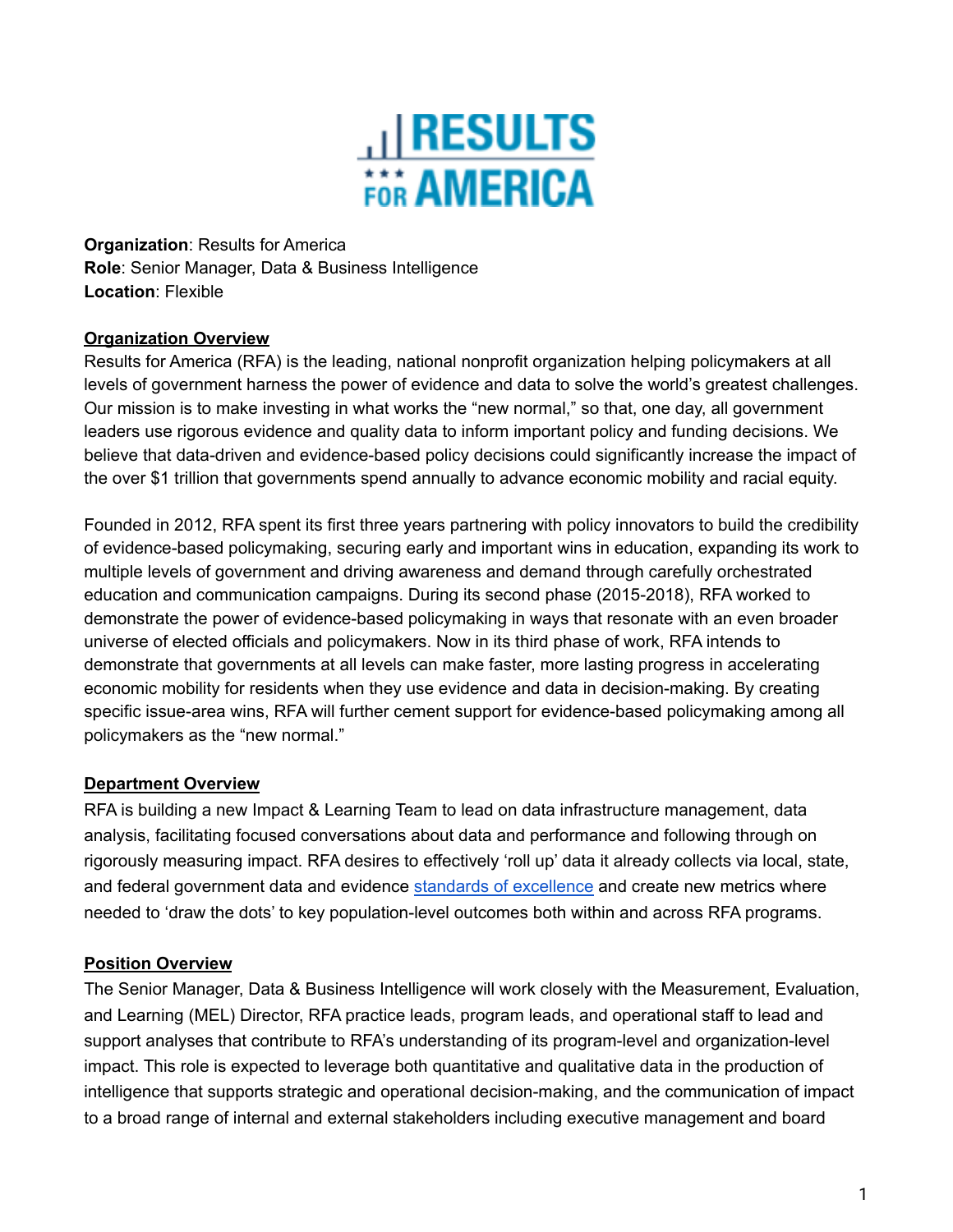leadership; City, State, and Federal partners; and the media. This staff member will collaborate with the program and operational teams to tell data-informed stories about RFA's work, and, to make sure reporting requirements are met, will assist in leveraging RFA's data, processes, and reports, and help program staff to use data successfully.

The ideal candidate for this position is a critical, independent thinker with a strong understanding of quantitative data analysis approaches and methodologies and a deep familiarity with the data and tools that support measurement and learning such as statistical packages, business intelligence tools, administrative data from data client collection systems, survey collection platforms, and data prep tools. At the same time, it is equally important that the candidate brings a highly adept level of communication skills to this role to be able to translate findings across programs and functions, and across different audiences and levels of familiarity with data and technology.

In a shared services capacity, the Senior Manager, Data & Business Intelligence will not supervise staff directly but will be in charge of managing the success of multiple simultaneous analysis projects involving the staff of different programs.

### **Position Reporting Relationship**

The Senior Manager, Data & Business Intelligence will report to RFA's Measurement, Evaluation, and Learning (MEL) Director.

### **Position Responsibilities**

Duties for this position will include, but not be limited to, the following:

# *Data Analysis [30%]*

- In collaboration with MEL Director and other RFA staff, prepare clear analytic plans with data analysis strategies to answer impact questions and reporting requirements;
- Develop data collection plans and data analysis strategies to answer key evaluation questions;
- Identify, analyze, and interpret trends or patterns in large complex data sets;
- Create and test data collection instruments and protocols;
- Generate data visualizations and written material to communicate findings appropriate for a variety of technical and non-technical audiences; and
- Interpret and analyze data using basic and advanced statistical methods such as analysis of variance, multivariate, patterns, time series, longitudinal, and multilevel modeling. (customize as necessary).

### *Data Management and Preparation [20%]*

● Aggregates, merges, links and reshapes data as needed for ongoing analysis;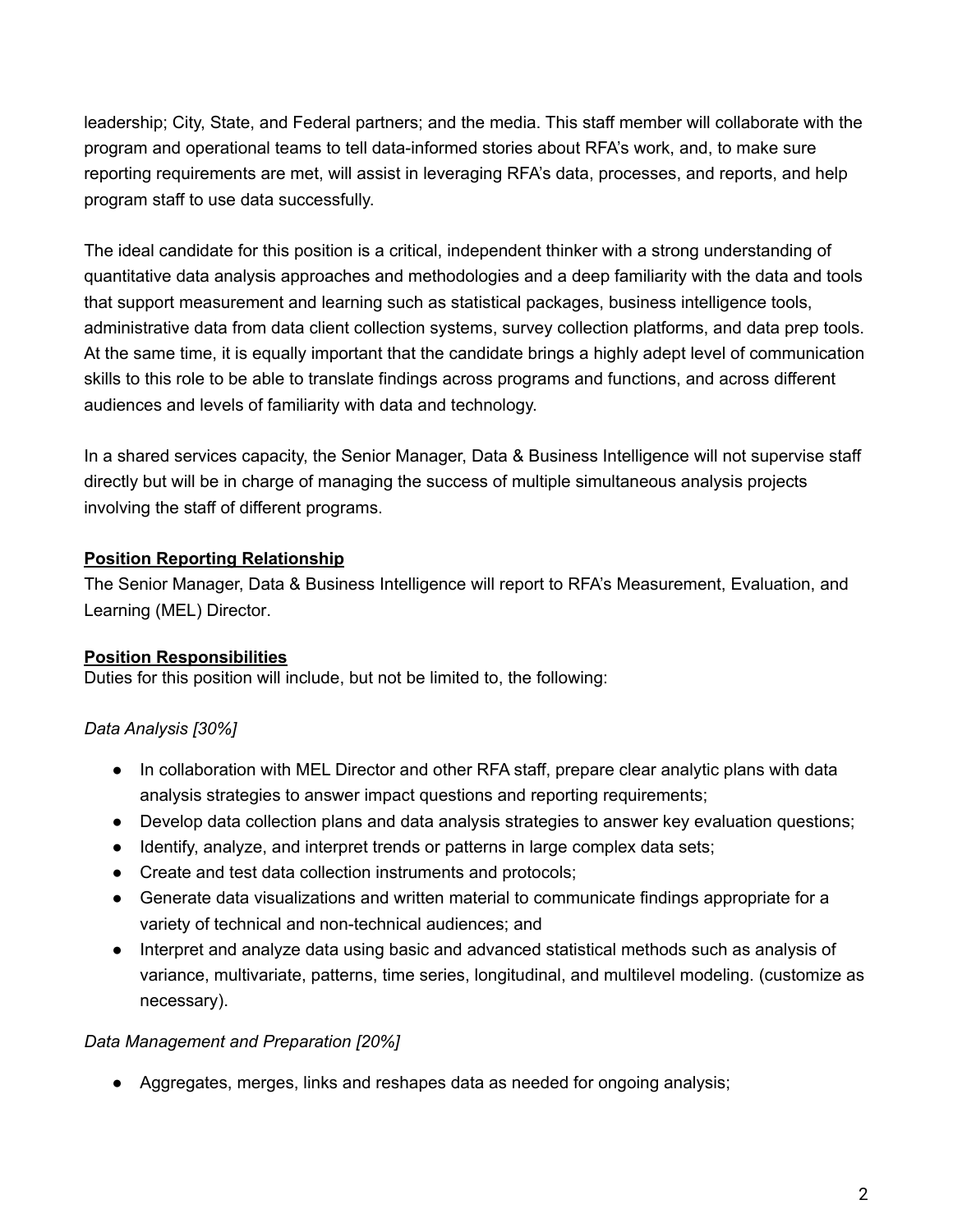- Assists with the establishment and management of the data file structures that specifically support analysis, business intelligence, and/or reporting needs;
- Prepares and delivers training to support organizational data capacity building efforts; and
- Monitors data collection activities and supports data quality assurance.

## *Communication of Impact [20%]*

- Support development of reports and presentations for a range of technical and non-technical audiences to share results and impact;
- Clearly communicates results verbally and in writing; prepare briefs, memos, presentations, copy for inclusion in other materials, and training materials to support effective communication; and
- Support grant and program development, including but not limited to application writing as well as grant and programmatic research on evidence-informed and or innovative funding opportunities.

## *Reporting and Data Use [20%]*

- Partnering with the Measurement, Evaluation, and Learning (MEL) Director to oversee organizational report creation, delivery, and maintenance for key impact, operational, and development reports needed at the launch of the new management information system; and
- Facilitating measurement and devise KPIs to evaluate the system's impact on business users' efficiency, achievement, and satisfaction.

# *System Documentation [5%]*

- Developing and maintaining documentation that describes the processes for how analyses are completed, reports are developed, data is integrated, etc.; and
- Ensure that all analyses could be replicate to ensure smooth knowledge transfer if other analyst(s) join RFA.

### *Troubleshooting/Problem Solving [5%]*

All RFA employees are expected to participate in the organization's diversity, equity, and inclusion (DEI) efforts.

This is a full-time, exempt position.

# **Qualifications**

*Education and professional background*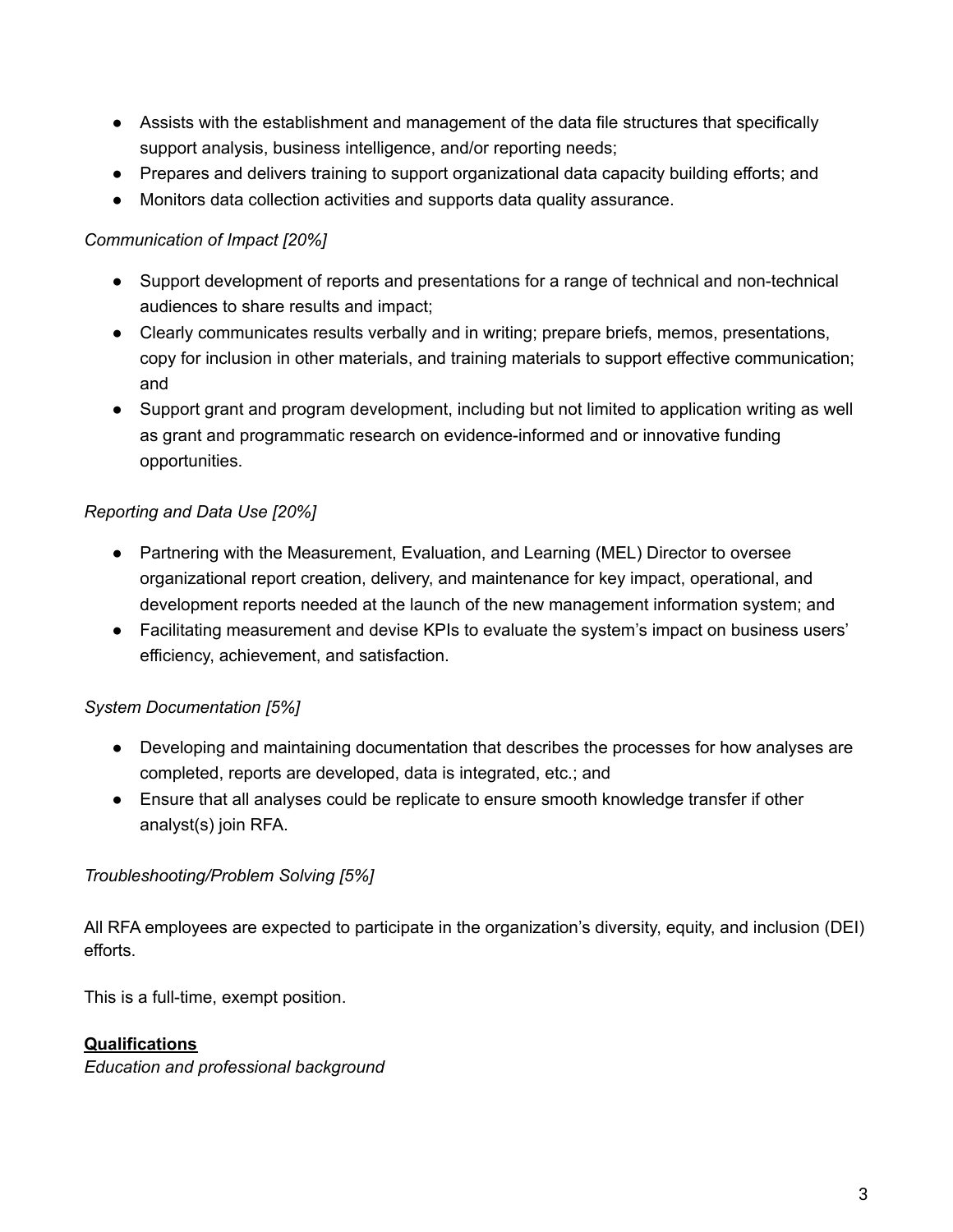- Degree in Information Sciences, Social Science, Public Policy, Statistics or related discipline; Advanced degree a plus;
- Minimum 5 years of work experience in role related to data analysis, business intelligence and/or evaluation;
- Experience with planning, managing and executing projects and the ability to work on multiple projects independently and collaboratively to achieve objectives; and
- Experience in identifying and solving problems collaboratively with leaders across an organization, synthesizing insights from qualitative and quantitative evidence.

### *Technical Skills: Required*

- Expertise in basic statistical methods required;
- Experience using statistical package(s) required, e.g. STATA, R, Python; and
- Adept at queries, report writing, and presenting findings.

## *Technical Skills: Preferred*

- Proficiency in cloud platform usage, e.g. AWS, Azure, etc.;
- Experience using data originating from Salesforce;
- Expertise with mixed methods research;
- Expertise in developing public-facing data visualizations using data visualization tools, e.g. Tableau, Salesforce Reports & Dashboards, PowerBI, etc.;
- Expertise in data cleaning and data preparation; use of data prep tools;
- Experience with accessing and using publicly available datasets, e.g. Census, Dept of Labor, etc., and/or web scraping; and
- Survey design experience.

### *Competencies*

- Strong strategic planning skills to ensure organizational visibility and alignment;
- Excellent oral and written communication skills, including the ability to communicate findings from highly technical analyses and data to non-technical audiences;
- Excellent interpersonal skills, including demonstrated ability to build trust and credibility with senior leaders quickly;
- Ability to work independently with minimal supervision; and
- Strong commitment to the Results for America mission and vision, and a drive to always bring the conversation back to outcomes.

# **Salary and Benefits**

At Results for America, all staff members currently receive a compensation package that includes: (1) a salary aligned with RFA's position level and salary bands and against similar nonprofit organizations; and (2) a suite of benefits that includes a choice of medical and/or vision and dental care, paid time off, a 403b retirement plan with employer match, and education and commuter benefits.